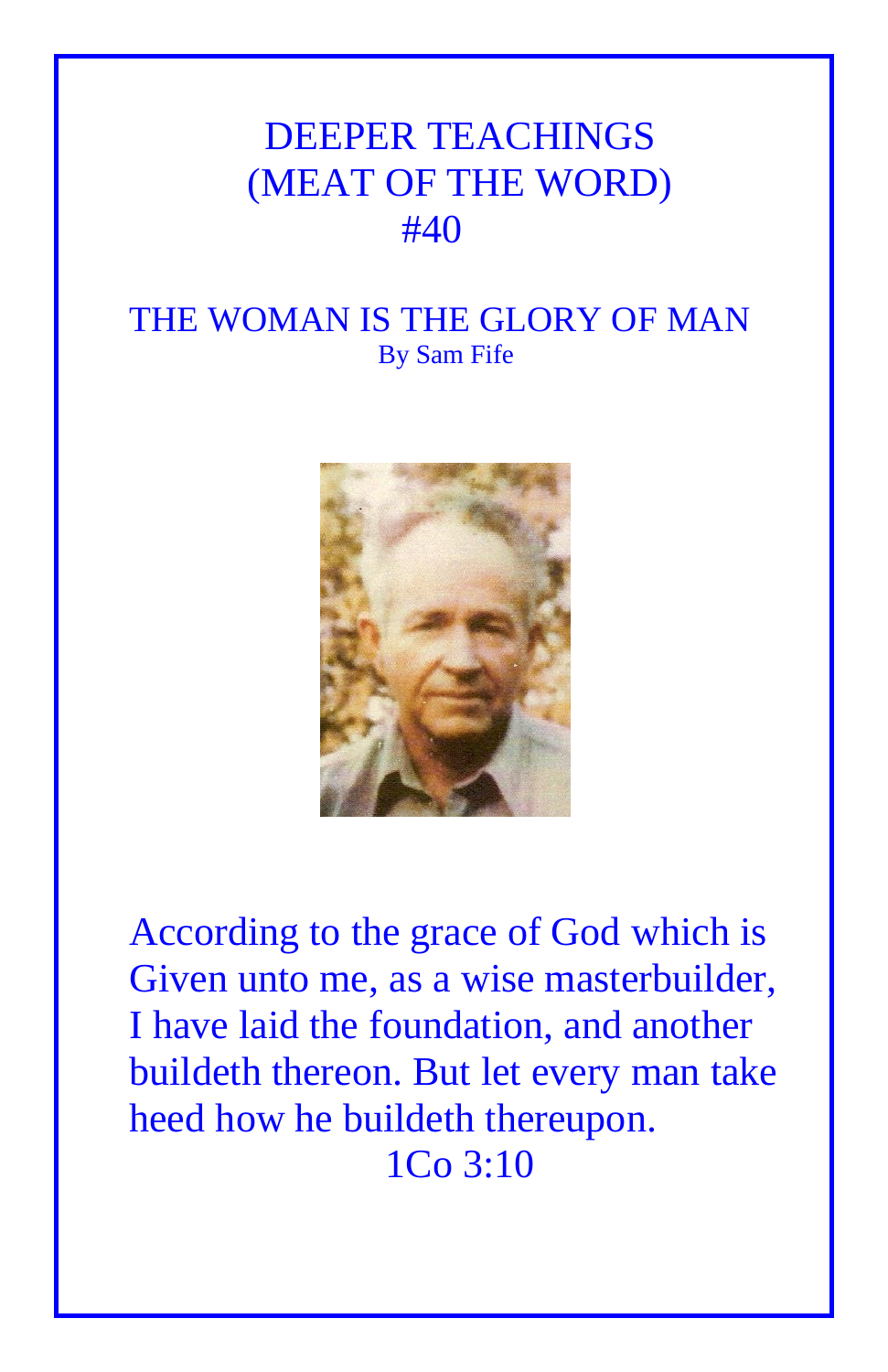## **THE WOMAN IS THE GLORY OF MAN by SAM**

## **FIFE**

1Co 11:7 For a man indeed ought not to cover *his* head, forasmuch as he is the image and glory of God: but the woman is the glory of the man. 8 For the man is not of the woman; but the woman of the man. 9 Neither was the man created for the woman; but the woman for the man. 10 For this cause ought the woman to have power on *her* head because of the angels. 11 Nevertheless neither is the man without the woman, neither the woman without the man, in the Lord. 12 For as the woman *is* of the man, even so *is* the man also by the woman; but all things of God.

The title for our study is taken from the scripture that says the woman is the glory of the man. But the explanation of that statement is found in the scripture that says, for as the woman is of the man, even so is the man also by the woman, but all things of God.

One of the greatest issues in the Kingdom of God today is, what is God's divine order for the woman**,** in relation to her husband. Another aspect of that issue is what is the woman's place in the church.

It is this issue that we have been dealing with in other closely related studies. But we have not been dealing with it from the carnal letter of the Word, but we have been dealing with it from the great mystery of God, which is found only in the spirit of the Word. And which is understood only by those whom the Spirit of God gives revelation on the spirit of the Word.

It is precisely this issue that the Apostle Paul was dealing with in the 11th chapter of his epistle to the church at Corinth. In dealing with this issue the Apostle Paul used the natural man and woman, and the divine order that God established for their relationship when He brought forth the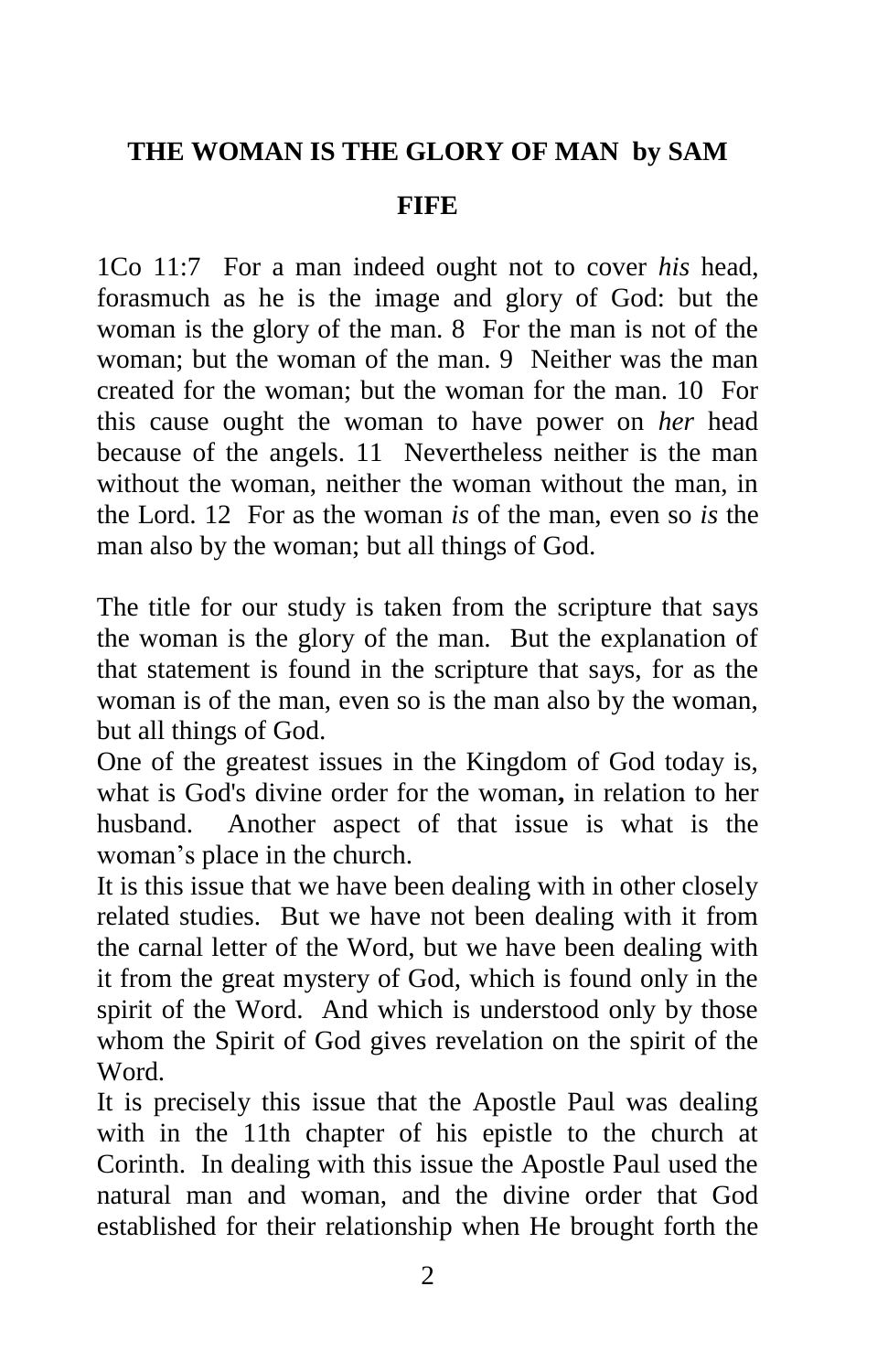first Adam creation as a type to try to reveal to the church at Corinth what her relationship should be to Christ in her husband ministry. But in doing so, he was not trying to set the husbands and wives, who were in the church at Corinth, back in the natural order that God had established when He brought forth the first Adam creation. For since they had all been born again into the new creation, that order had passed away and been dissolved in their lives.

He was simply using the natural order for what God intended it to be in the first place, as a type and a figure to try to show the church at Corinth what her relationship should be to him, the Apostle of God, her husband ministry, in whom Christ her heavenly bridegroom dwells.

By the same token, he or God had no intention of his discussion here being used to re-establish husbands and wives in the church today, back in the natural order that God established for the first Adam creation. For they too, had been born again into the new creation in Christ, the new creation man, and for them the natural order had been dissolved. But again God intended for Paul's revelation of the natural order to be used as a type and a figure, to reveal to the church today what her relationship should be to her husband ministry, the Apostles of God and all the other four ministries who came out of them in whom Christ, her heavenly bridegroom, is dwelling today.

In our last article in The Word, we pointed out that Paul began the  $11<sup>th</sup>$  chapter of his epistle to the church at Corinth with the words; "Be ye followers of me, even as I also am of Christ". Then in order to explain to the church at Corinth why she should follow him, he went on in verse three to reveal to her God's divine order for the creation. Saying, "But I would have you know that the head of every man is Christ, and the head of the woman is the man, and the head of Christ is God". We pointed out in our last article that here Paul revealed God's divine order for the creation. But when we say that he revealed God's divine order for the creation, we do not mean he revealed God's divine order for the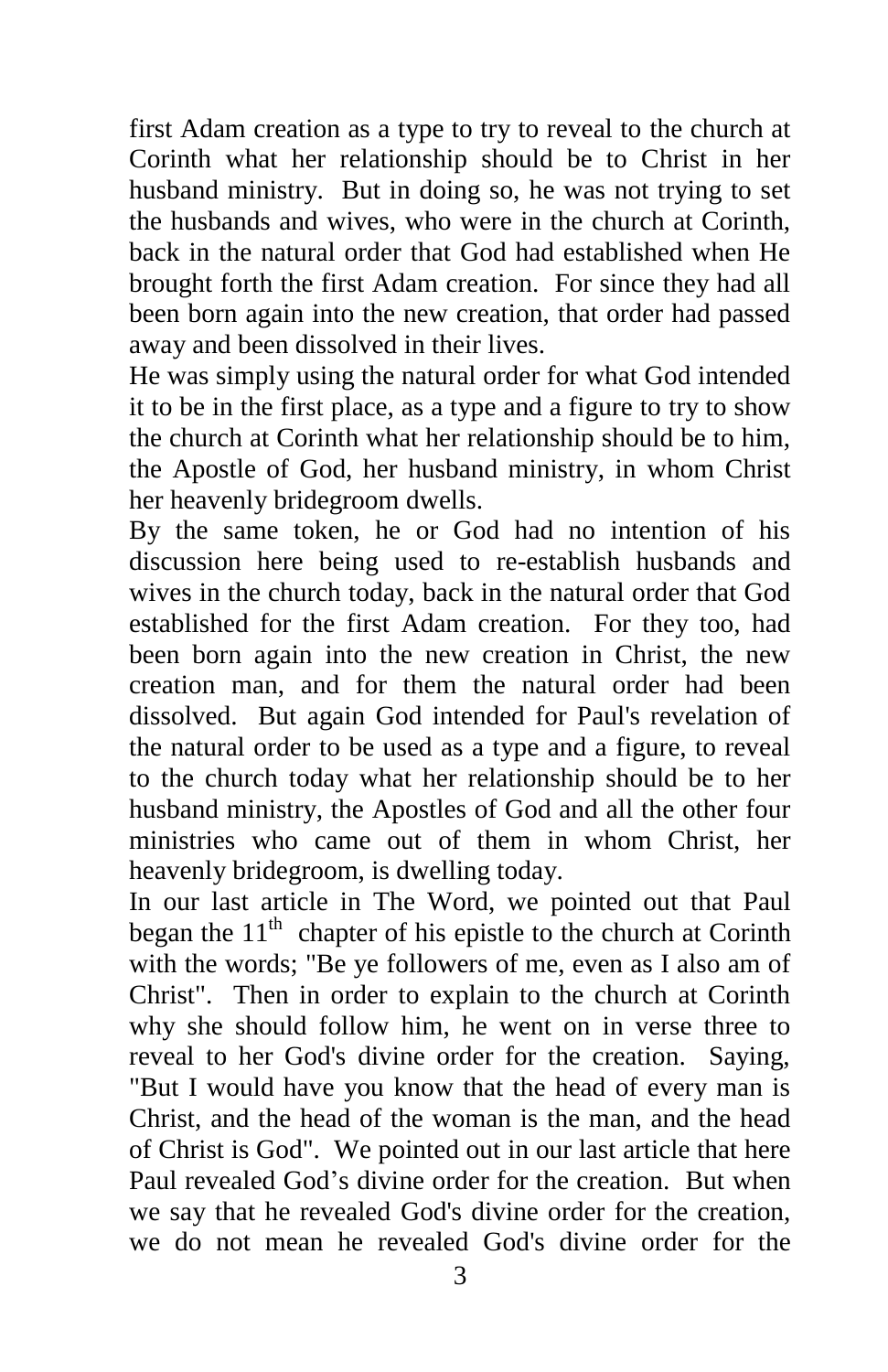creation to remain static forever, with the head of the woman being the man, and the head of the man being Christ, and the head of Christ being God, forever, but we mean he revealed God's divine order through which God progressively creates higher forms of life.

So what we see here is God's divine order plan by which He progressively lifts lower forms of life until finally all is lifted up into himself, and to his life, so that as First Corinthians 15 says, that in the end, God shall be all in all. And so since the head of the woman is the man, and the head of the man is Christ,

and the head of Christ is God, as the woman submits herself to her head, her husband, to receive from him the seed of life, which when planted in her womb births a manchild. In that manchild that is born she loses her weaker lower form of womanly life, and is lifted up into the life of her head, her husband, and the life of the man. And as the man submits himself to his head, Christ, he loses his lower form of life and is lifted up into the life of his head, Christ.

As Christ long ago, as he stood before the cross, submitted himself to his head, the father, he was lifted up out of the Christ life, the nature that he had, that could suffer temptation, and even suffer death on the cross, into the eternal immortal nature of the Father, the higher life of Father God, which could never suffer temptation, and which could never suffer death. .

So we see what Paul was revealing here was God's divine order plan for the progressive, continual, lifting up of lower forms of life into higher forms of its head; which is, the head of the woman is the man, and the head of the man is Christ, and the head of Christ is God . As each lower form of life submits itself to its head, it is that it might take on the life of its head, and therefore the lower form of life pass away, and be absorbed up into the life of its head, until finally all is absorbed up into the life of God.

However we must understand, as Paul unveiled this mystery to the Corinthians and he did not do it as we have said, to re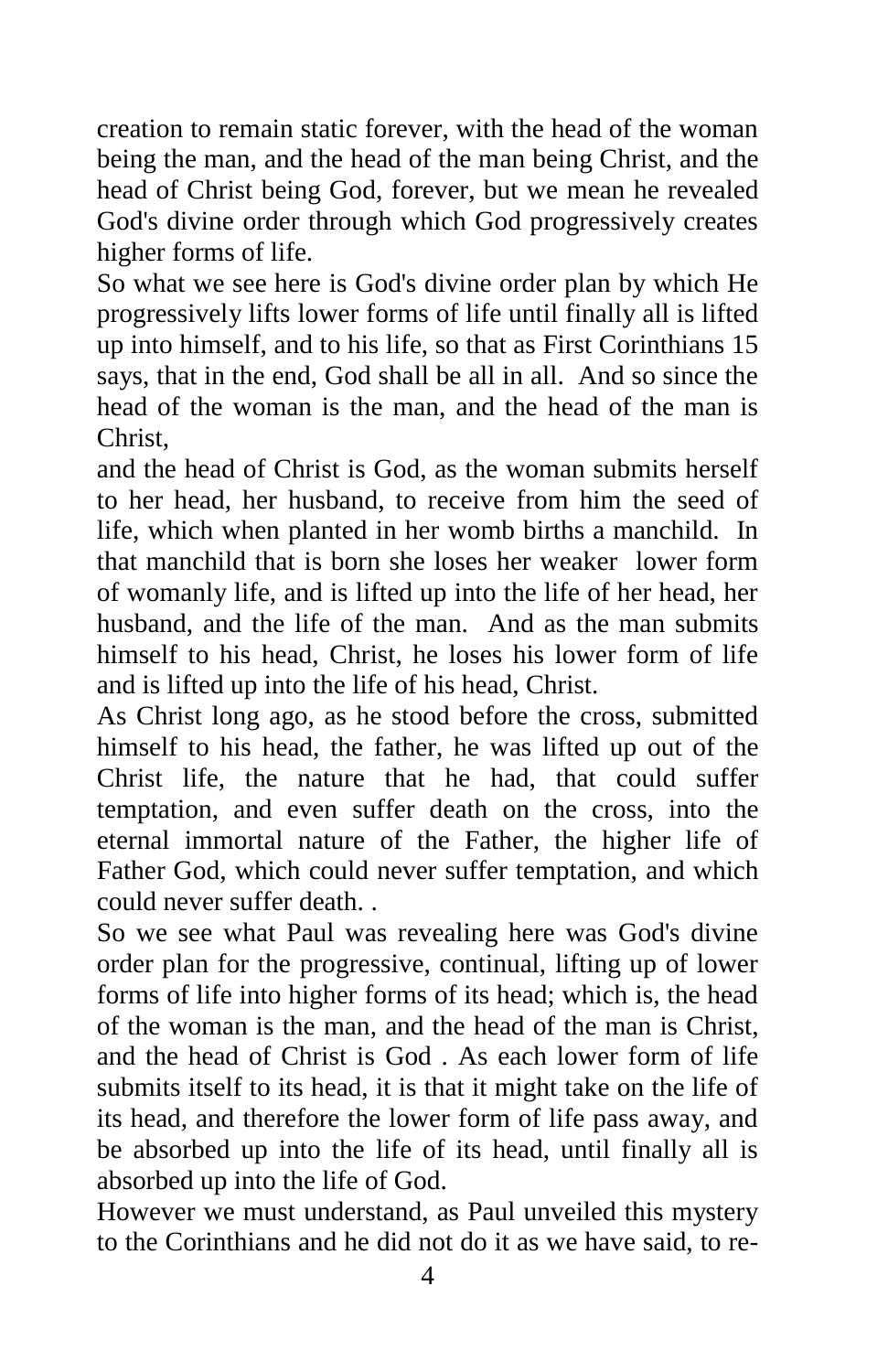establish all the husbands and wives in the church back in the natural order for the natural creation. For that creation had been done away with for all in that church, who were born again in Christ.

You see, it is true that when God brought forth that first Adam natural creation, that natural men and women who were born of only the first physical birth, he made the man the head of the woman. For when He brought forth Adam and Eve, He did not bring them forth at the same time, but He first brought forth Adam out of Himself. A man who had both male and female in himself. Then after that He brought forth Eve, the woman, out of Adam, the man's side. So we see that Adam came out of God, but Eve the woman, came out of Adam. So Adam's head was God but Eve's head was the man she came out of.

Now the reason for the fall was that Eve got out of God's divine order for the natural creation, and failed to remain under the covering of her head, Adam her husband. When Satan tempted her to eat of the tree of knowledge she acted on her own and ate of the fruit of the tree of knowledge without first consulting with her husband, and being covered by his greater wisdom, inasmuch as he came out of God, his head, and was in a deeper union with God than she. Not only that, she then put herself in the place of the head and told him to eat, that the fruit was good, without leaving her husband her head to decide whether the fruit was good or not.

Then Adam got out of God's divine order by allowing his wife to act in the position of the head, and going along with her, and eating of the fruit also, according to her word, instead of taking his place as the head. Standing in it and refusing to eat of the fruit and thereby showing his wife that it was not good, and he would have kept the whole first creation from failing under the power of Satan and death. This is the same mistake that many husband ministries make in the church today. Their wife the church, the people of the church both men and women, come to them with the fruits of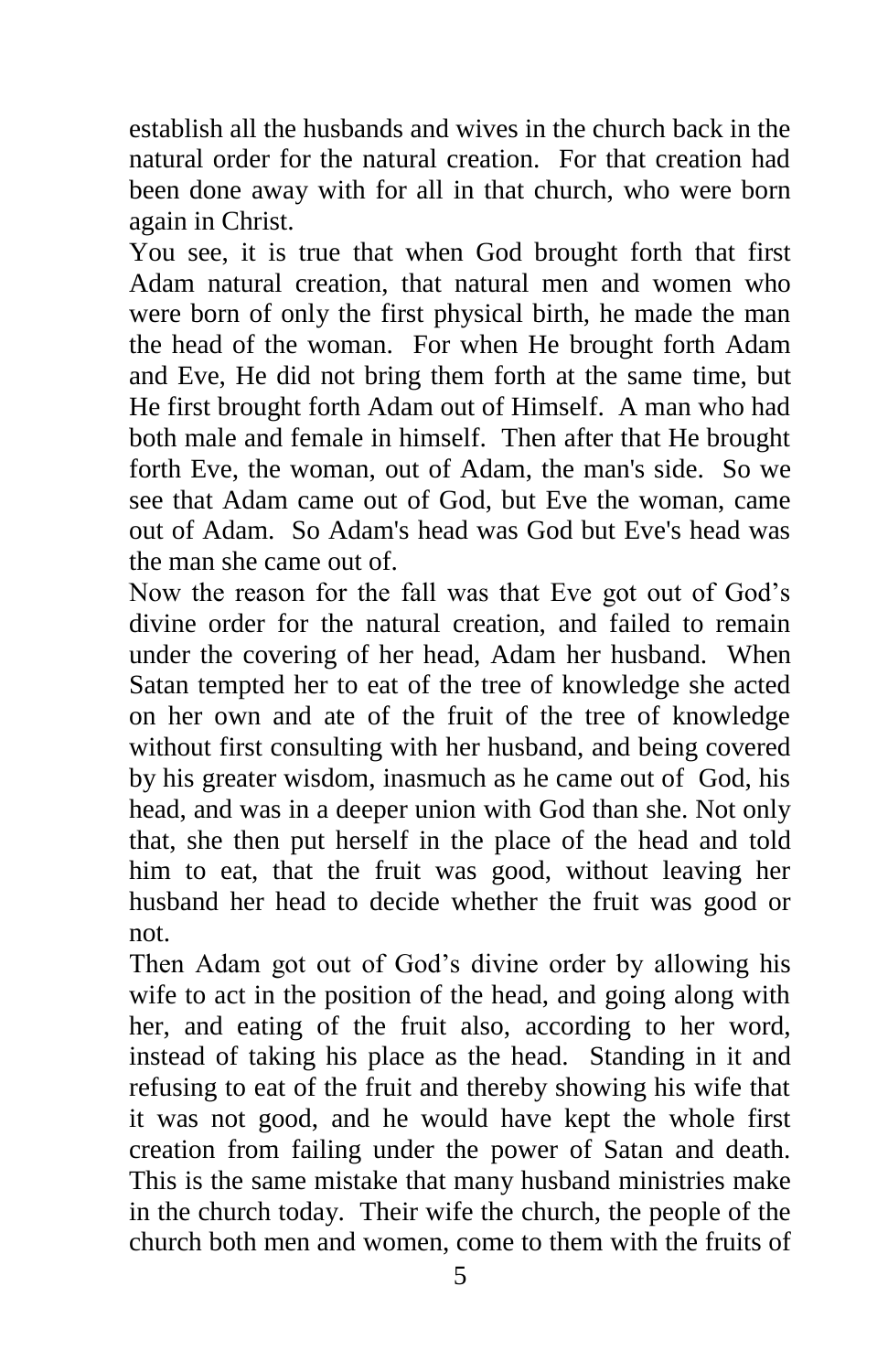the tree of knowledge of this world, saying, it is good eat it. And instead of taking their stand as the head, the husband; they go along with their wife, thus bringing death to both of them, and all their children.

So when Adam and Eve got out of God's divine order, and the woman usurped the place of the head, all of their descendants who came after them have followed their example right up to today, and have never fulfilled the natural order, in that the man has never submitted himself to his head, God. The woman has never submitted herself to her head, the husband, and it is because they have never fulfilled the natural order, but made a complete mess of it that two thousand years ago God set the whole natural creation aside and crucified it in Jesus on the cross of Calvary, and brought forth a new creation, and a new creation man, whose head is Jesus, just as Adam was the head of the first creation.

Therefore, for husbands and wives who are in the new creation, God has not called the ministry to set them back in the natural order of the first Adam creation, for that whole creation and that whole natural order has been crucified in Christ on the cross of Calvary, and done away with. Husbands and wives who are in Christ today are members of a new creation, and a new creation man, whose head is Jesus. Therefore for them, they have both been baptized by one spirit into one body, the body of Christ, and they now have one head, Jesus. God's divine order for them in the new creation is that the woman leave her husband free to be led by his head, and the man leave his wife free to be led by her head, and the one head will make them one in Jesus and more one in their marriage than any people have ever been. For husbands and wives who are in Christ, the new creation man, God's order for them in every decision that must be made in their life together is, that whichever one of them is moving in the anointing, and has the word of wisdom on the situation from the Spirit of Jesus, their head, is obviously the one who is moving in the head, in the husband, and therefore is the husband, and the other should submit.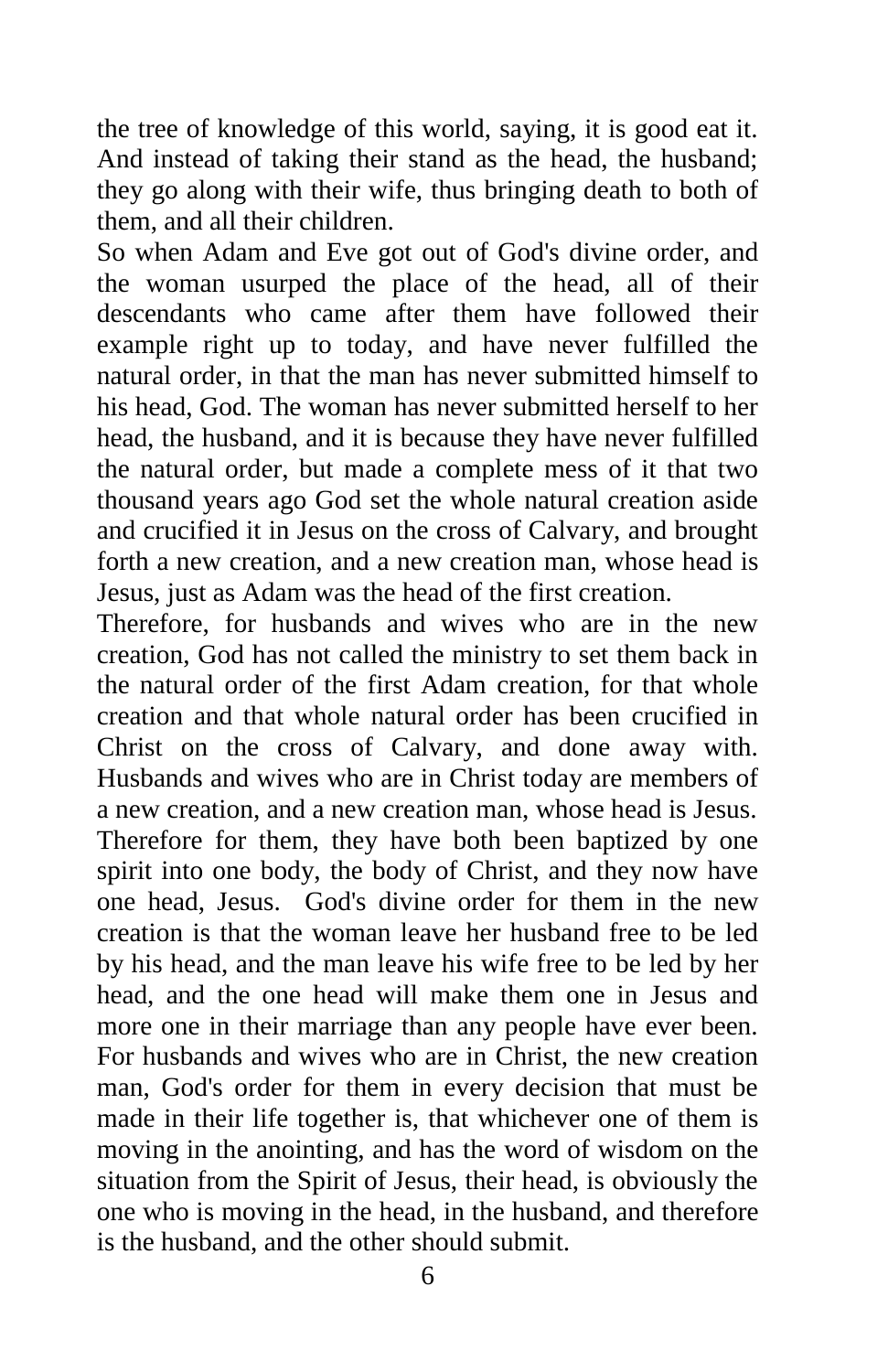Whichever one, be it husband or wife, who does not have the word of wisdom from the head on the subject, obviously is in the flesh, the woman, and is not the husband whether they are wearing pants or whether they are wearing a dress. Many ministries today, because they do not deal with the plain Bible teaching, that the first creation is crucified with Jesus on the cross of Calvary, are trying to set husbands and wives in the church back in the natural order, and make the man the head of the woman. They are imagining that they are restoring God's divine order. But God has no desire to restore husbands and wives who are in Christ and in the new creation, to the natural order. Because the first creation man and woman never fulfilled it, and made a mess out of it, God has set it aside completely. God has brought forth a new creation in which husbands and wives have one head, Jesus, dwelling in them through the Spirit, and are called to become one in Him, submitting themselves to their one head for the decision of which way their marriage should go, whichever one of them the word of wisdom happens to come through.

For this reason the Apostle Paul in First Corinthians 11 was not trying to restore husbands and wives in the church at Corinth into the natural order. But using the natural order as a type and a figure to show the church, the bride of Christ, what her true relationship should be to himself, the Apostle of God, her husband ministry. Because since the natural creation and natural order has been done away with, in the new creation the woman is the bride. The congregation is the church, and the man is the spiritual man, the husband ministry.

Therefore when Paul said to the church at Corinth. I would have you know the head of the woman is the man, and the head of the man is Christ, and the head of Christ is God, he was unveiling for her God's divine order for the new creation. He was trying to get over to her the great truth that the head of the woman, the church, is the spiritual man, her husband ministry. The head of the spiritual man, the husband ministry is Christ, and the head of Christ is God,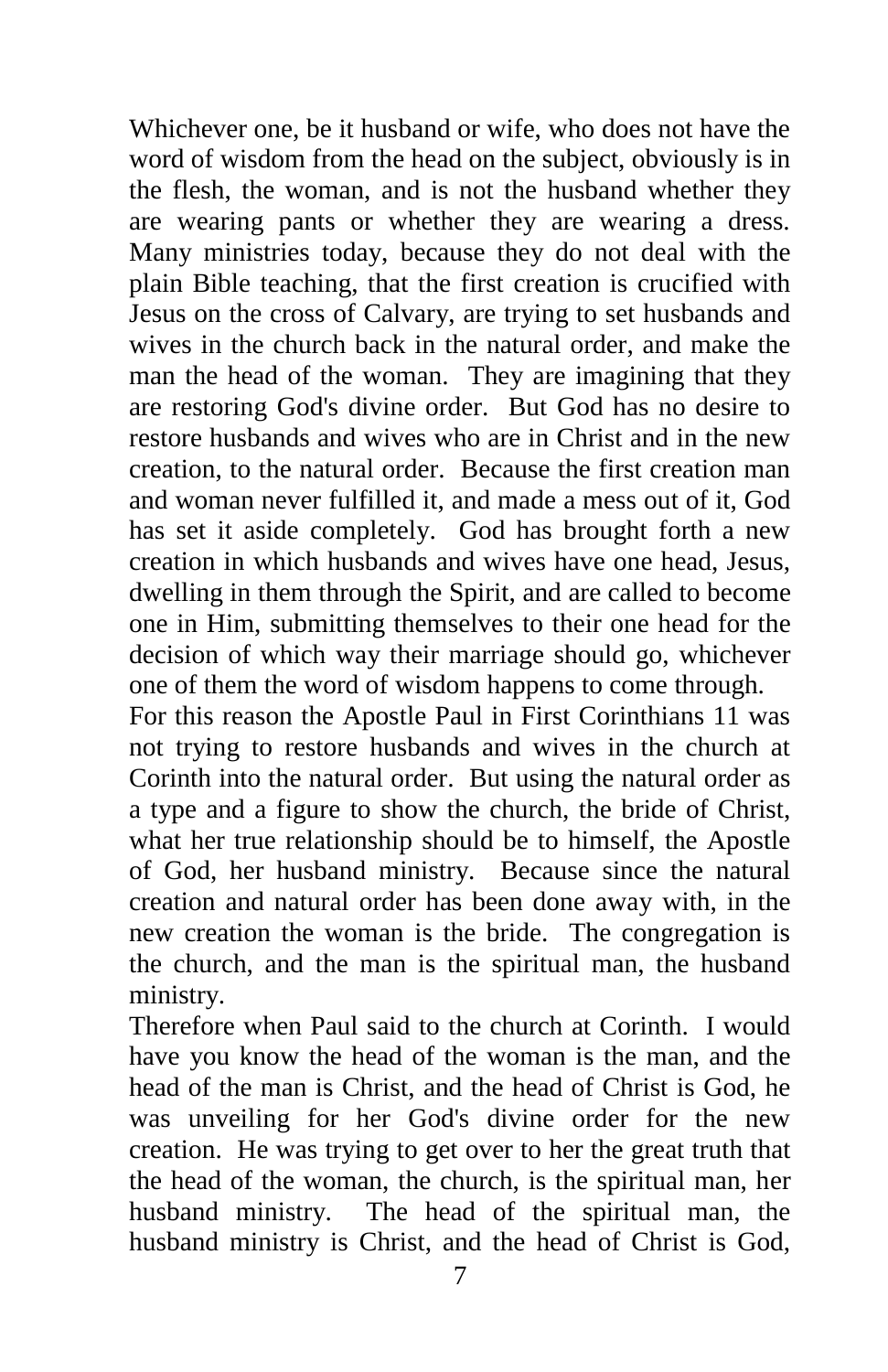and that this was God's divine order by which he purposed to progressively lift up the lower form of life into higher form, its head, until all life in the new creation was lifted up into Him, that God could be all in all.

So as the members of the woman, the church congregation submit themselves to their head, the spiritual man, the husband ministry, they will receive the life of their husband, and be lifted out of the weak church woman stage, and brought forth into the spiritual man, the husband ministry themselves, and from that point as the man, spiritual man, they submit themselves to Christ. Then they will be lifted up out of that lower form of life into this supernatural life of Christ himself and manifested as sons of God. Then they will enter that great manifested son ministry of the end-time, and submit themselves in their Christ stage unto God his head, go down to the death of the cross, take on the incorruptible nature and life of Father God Himself, that God may be all in all.

In explaining to the church at Corinth why this is God's divine order, Paul makes the two statements that we have in our scripture text for this issue of The Word. First, stating that the woman is the glory of the man. The other statement in verse 12, explains why the woman is the glory of the man. When Paul says, as the woman is of the man even so is the man also by the woman, but all things of God.

In order to understand this mystery we need to go back to Adam and Eve, when God brought forth the first creation in the natural order. And, as Paul did to the Corinthian church, use the natural order as a type and figure to show us how, that when God brought forth Adam and Eve, the woman was the glory of the man. So today, the woman, the church, is the glory of her husband ministry, the spiritual man.

We have already pointed out to you that when God brought forth the natural creation, in the natural order, He did not bring Adam and Eve forth at the same time, but He brought forth Adam the man first, out of Himself. But He did not bring forth Eve the woman, out of Himself, He brought her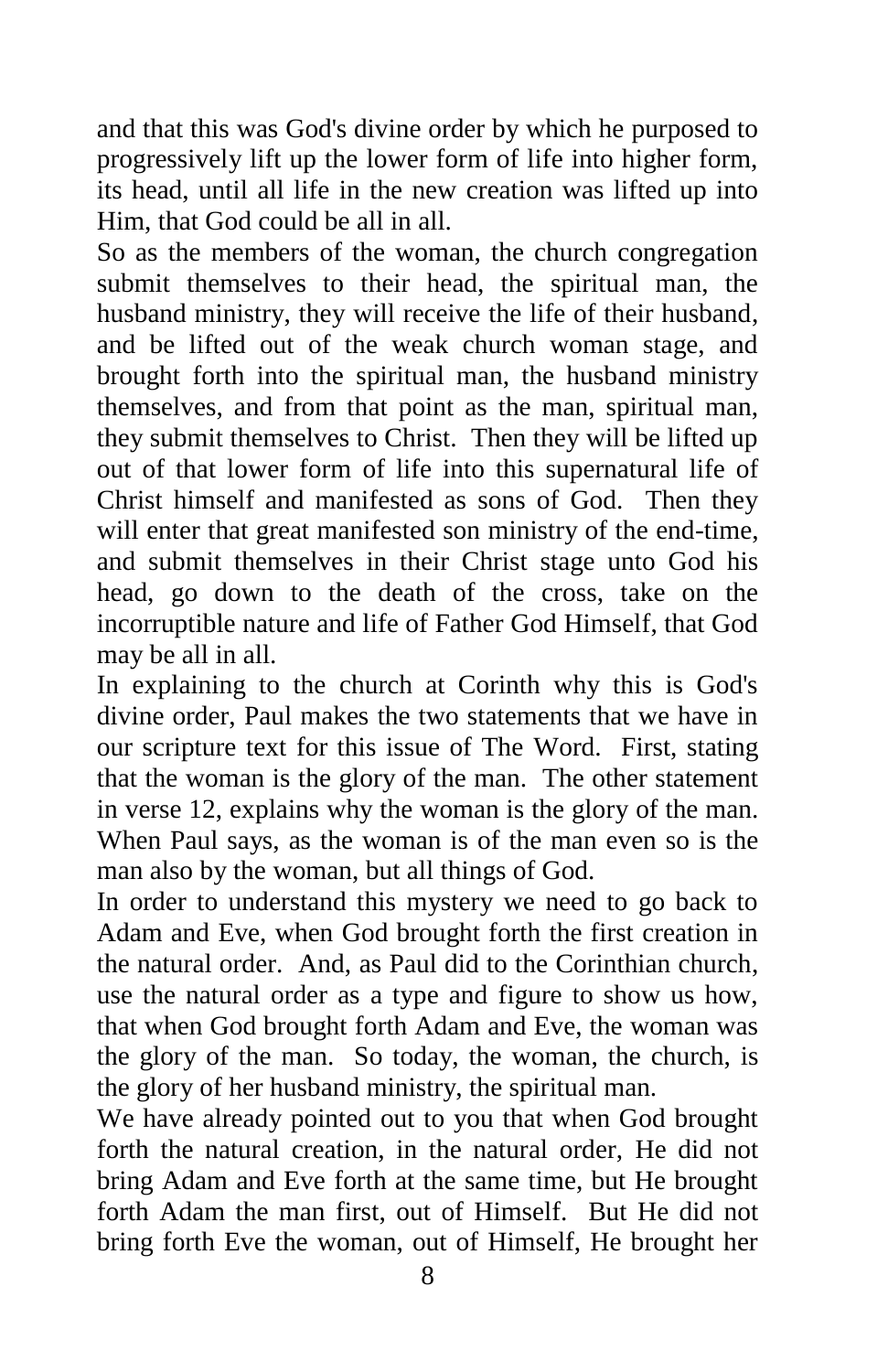out of the man, Adam. For the Bible clearly states that God first brought forth Adam, a man, that had both male and female in himself, and called their name Adam. Then He put Adam the man in a deep sleep, and took Eve, the woman out of his side. So we see that Adam, the man, came out of God, but Eve the woman, did not come out of God, she came out of Adam the man.

Thus Paul says in First Corinthians 11: 7 that therefore the man is the image and glory of God, but the woman is the glory of the man. Because Adam the man was brought forth out of God, he was the image and glory of God, but because Eve the woman, was not brought forth out of God, but was brought forth out of the man, she was the glory of the man, and she was brought forth to manifest her husband's glory, by being the instrument by which a manchild should be born of their union that would manifest the glory of her husband the man.

It is for this reason that Paul says in the 11th chapter of First Corinthians, for as the woman is of the man, even so is the man also by the woman, but all things of God.

So we see that Adam who came forth out of God was of God. But Eve the woman, who came forth out of the man, was of Adam, the man. She was brought forth to be the instrument by which the manchild born of their union should come forth, of which sprung all the first creation. So we see that the man is the source and fountain of life, but the woman the instrument by which life comes into being. Thus Paul says in First Corinthians 11:8, the man is not of the woman; but the woman of the man. For this reason under the natural order, since the woman was of the man, the man was her head. Thus under God's new creation order, since the woman is of the man, the spiritual, the man is her head. So we see that God's divine order is the woman is of the man, but the manchild that is born of their union is by the woman, the instrument through which life is propagated. But since the man himself had his source in God, all things are of God.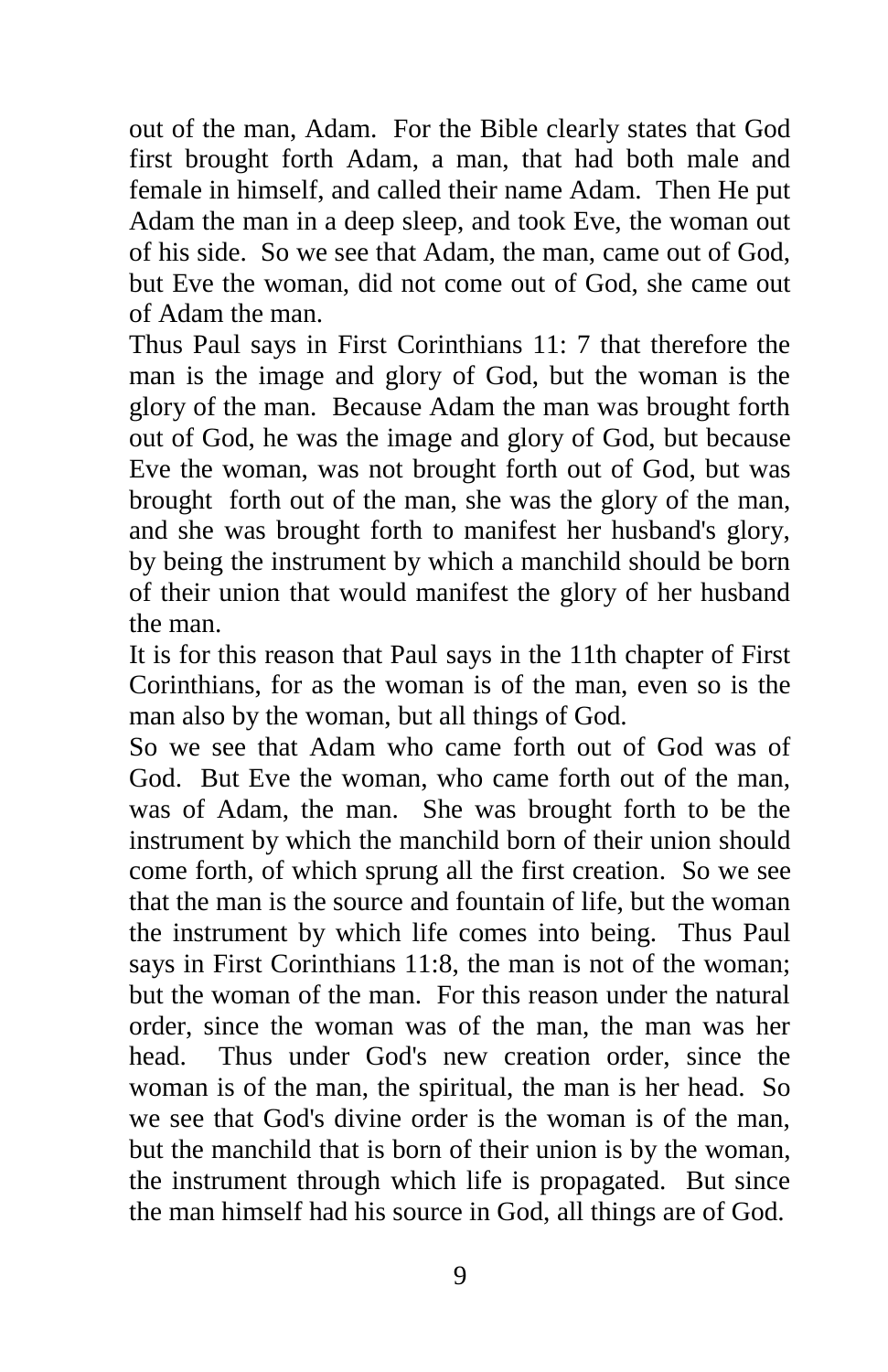We see these two little words, of, and by, are important in the scripture to reveal what God's divine order was for natural man and woman, under the natural order. Since the natural order was a type of God's divine order for the spiritual man, Christ in his husband bridegroom ministry, and the spiritual woman the church, these words, of and by, are important to reveal God's divine order for the spiritual man, the husband ministry and the spiritual woman, the church.

Now let us point out that two thousand years ago, when God did away with the old creation, and brought forth the new creation through Jesus, once again He followed this order, and He did not bring forth the woman and the man at the same time. He brought forth the man first, Jesus, out of Himself, a man who had both male and female in Himself just as Adam did. And for thirty-three years Jesus walked the earth just as a man, without a wife. But then just as God put Adam in a deep sleep and took his wife out of his side, so when Jesus hung on the cross, God put the man in a deep sleep and took his bride, the church out of his side. For when the Roman spear pierced Jesus' side, as He hung on the cross, and blood and water poured out, God was taking the man's wife out of his side, for the Book of Leviticus tells us that the life is in the blood, therefore Jesus' new creation life was in His blood. Water was a type of His spirit. When the spear pierced His side and blood and water flowed out on the earth, it signified that through the work of Jesus on the cross, His spirit and His life was being poured out into the bride, the church, that would be called out of the Gentile world. So once again God was taking a man's wife out of his side.

Now, the purpose for which His bride, the church, has been taken out of Jesus' side is that through a husband bridegroom ministry in these last days, He might enter into a marriage union by which the seed of life, the Word of God, will be planted in the spiritual womb of His bride, the church, to birth a many-membered manchild, the manchild of Revelation chapter 12, in the Bible.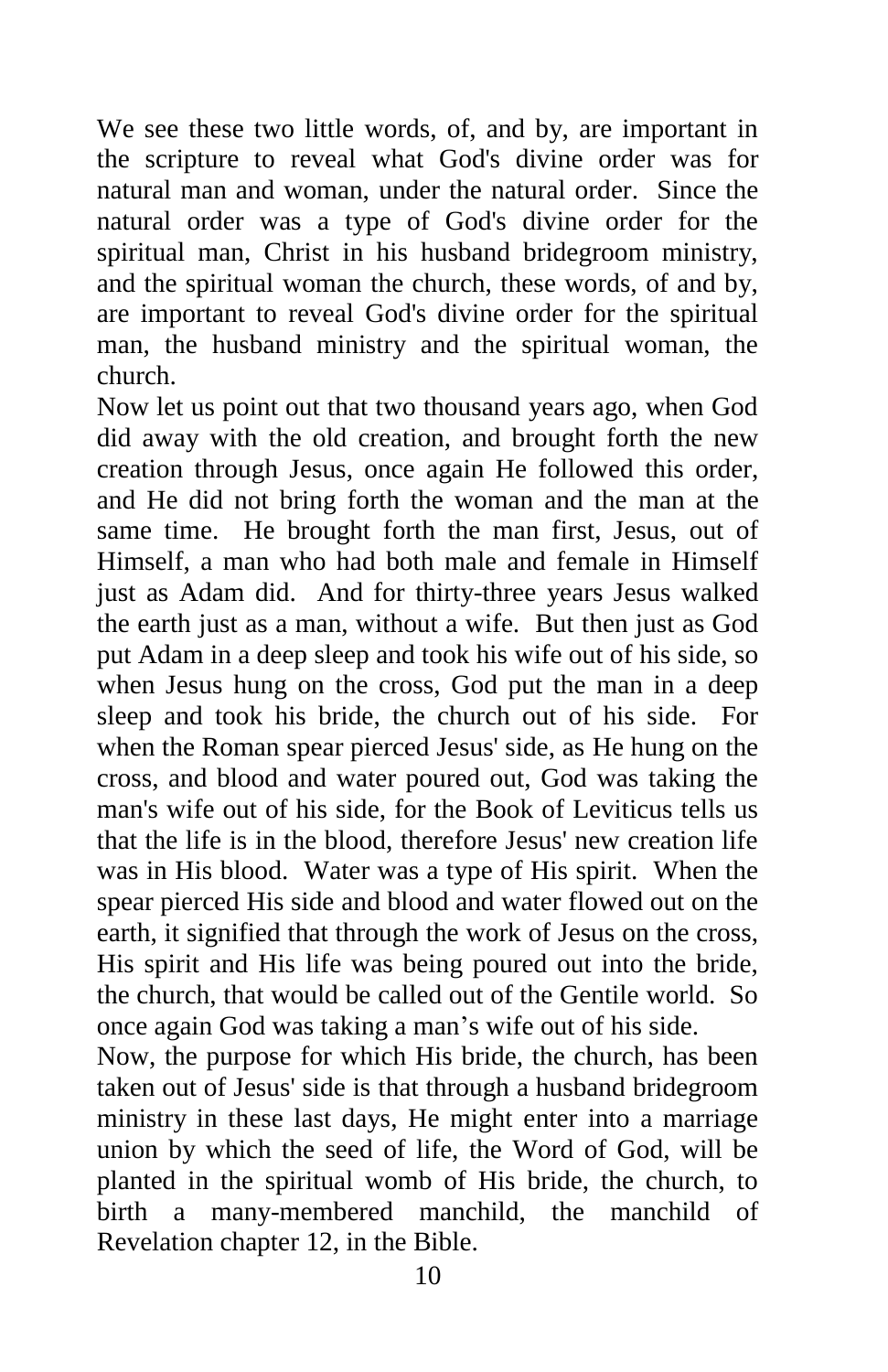So just as Eve, the woman, was brought forth out of Adam's side to be the instrument through which all mankind should come forth in the first creation, thus all mankind that came forth was of the man Adam, but by the woman, Eve, the instrument. So God purposes to bring forth a manymembered manchild out of Jesus' union with His bride, the church, who will fill the earth with new creation life. New creation life that is of the man Jesus, but by the instrument, the woman, the church.

Now we want to point out to you in the Bible one more instance when a man's wife was taken out of his side, in order to bear children. Not too long before the Apostle wrote the Corinthian Epistle to the Corinthian church, Paul the Apostle of God walked into the city of Corinth. When Paul the Apostle of God walked into Corinth there was no church in that city. There was no bride in that city, either for Christ or for Paul. There was no spiritual woman in that city whatsoever. There were no Christians. But a man, the Apostle Paul, walked into that city, with life in him, the life of Christ. In fact, Christ the husband was in him and he had the seed, the Word of God, within him.

Through the preaching of that Word of God, the seed of life which was within him, he literally birthed the woman the church in Corinth, brought her into being. She came right out of his Apostolic side, to be the wife through which he, her husband ministry, might bring forth children unto the Lord Jesus.

Therefore that woman church was of the man, the Apostle Paul who God sent into the city of Corinth to birth her. She was to be the instrument by which children should come forth, but she was of the man, the Apostle of God. Like the members of most churches do when they are brought into being through an apostolic ministry, as her members grew up, they soon began to feel that they knew more and had a greater wisdom than Paul, the Apostolic husband whose side they came out of. So much so that he had to write them in another place and say, now you are reigning without me, and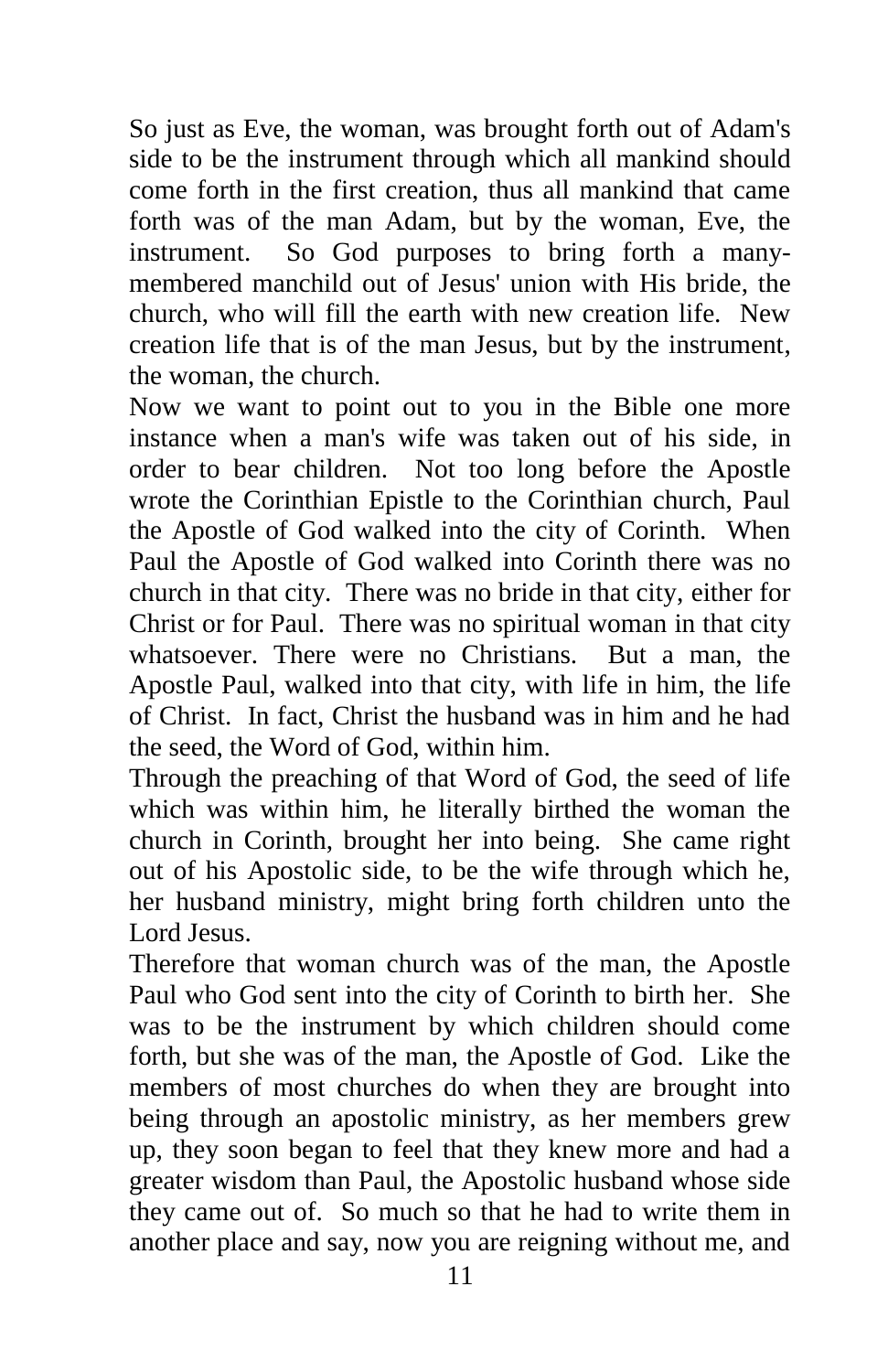I would to God that you did reign so that I might reign also. Like Eve, they began to make decisions without consulting the husband that had brought them forth. For this cause in it, his epistle to her, the Apostle Paul pleaded with her, be ye followers of me, your head, as I follow Christ, my head.

Paul, the Apostle of God, the man, the husband ministry, had come out of Christ Jesus, as Adam came out of God. But the woman, the church at Corinth, had not come out of Christ, she had come out of Paul. Just as Eve the woman, came out of Adam her husband. Therefore, he pleaded with her, be ye followers of me, your head, as I follow Christ my head. Then he explained to her that God's divine order is that the head of the woman is the man, and the head of the spiritual man, the husband ministry, is Christ, and the head of Christ is God.

We read in the Book of Acts of the death Paul went through in every city that God had sent him into, to birth the woman the church. At Derby where he was beaten and left on the garbage heap to die. At Corinth where he was brought before the judgment seat of the Roman governor by the Corinthians, and finally run out of town by the Corinthian people. So he wrote the church saying, everywhere the death of Christ is worked in me that the life of Christ might be manifest in you. In every place we see that God once again put a man in a deep sleep and took a wife out of his side. That they could be the instrument through which the life of her husband ministry, Paul, which is the life of Christ, might be made manifest.

We see that in the new creation also, the woman is of the man, and the life that comes forth out of the union is by the woman, therefore the man is the source and fountain of life. The woman is the instrument by which the life of the man comes into being, and all things are of God. We see that today, as God is taking us into His third day feast, the Feast of Tabernacles, across the world God is raising up Apostolic ministries and sending them into city after city as he did Paul, to birth into being, right out of their side, in the truth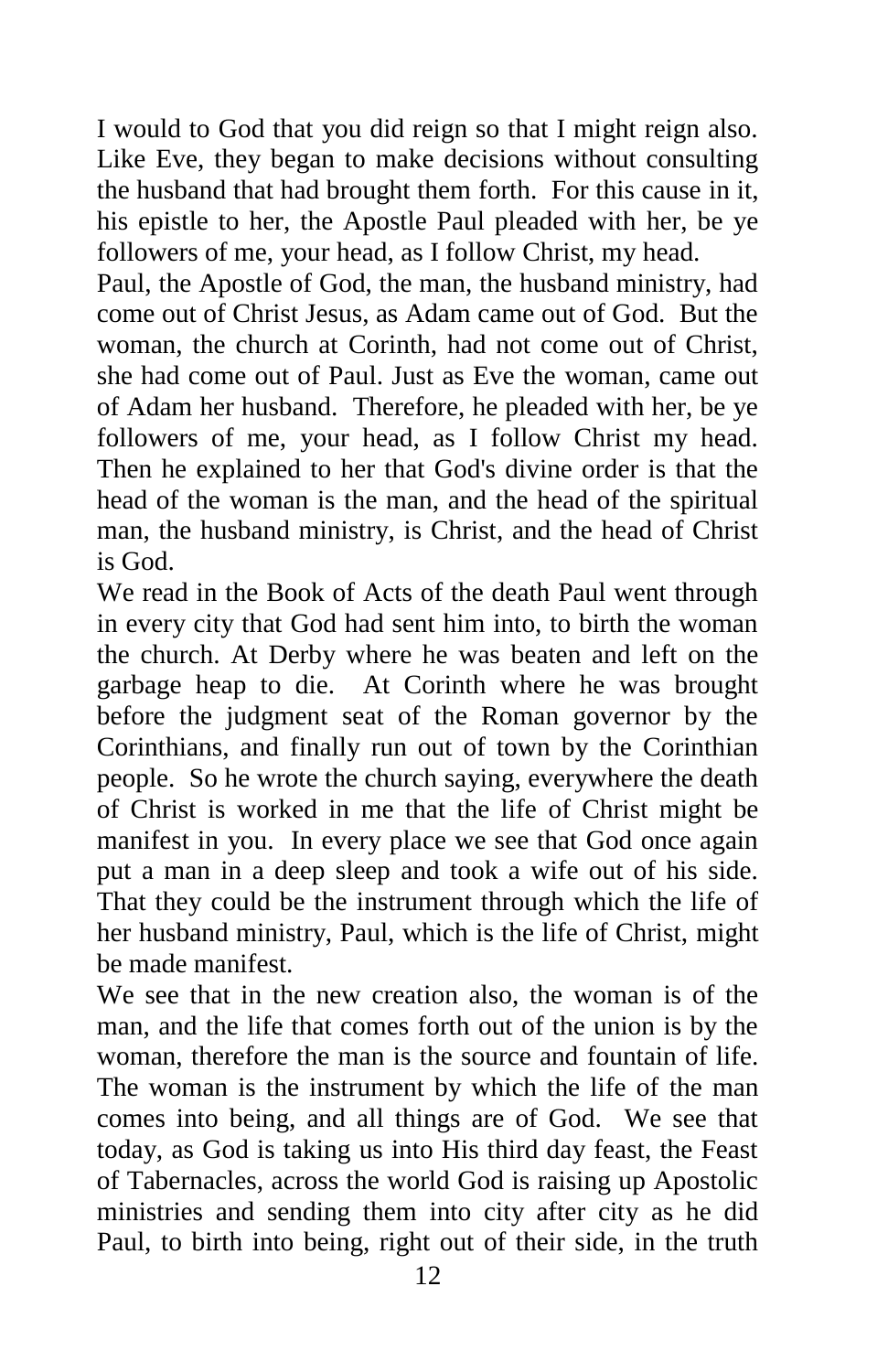and life that is in them, a woman clothed with the sun, with her crown of twelve stars, her husband ministry on her head, who is to birth a manchild who shall be caught up to the throne to rule all nations with a rod of iron.

At the point where God sends these Apostle ministries into the cities of this world, as is the case of Paul, when he went into Corinth, there is an old order woman, the moon, in that city, but there is not a woman in that city clothed with the sun. She is birthed out of the side of the Apostolic ministry that God sends in, and therefore of that spiritual man whose head is Christ, and the instrument by which this manchild life is to come into being.

Therefore, the head of that woman is her husband ministry, the Apostolic ministry out of whose side she came, and the other four ministries who came out of him also. This woman clothed with the sun does not come into being out of Christ directly, but she comes into being out of the man, her husband ministry, who came out of Christ. Therefore the true Apostolic ministry will plead with her, "follow me your head, as I follow Christ my head". Do not pray or prophesy without being under the covering of your head, your husband ministry, to watch over and discern what spirit you are praying and prophesying in, and keep your power on your head because of the angels, the fallen angels of light that would like to cover you and cause you to pray and prophesy in another spirit, and let the woman not begin to make decisions on her own, and then tell them to her husband ministry, as Eve did Adam. But let her consult with her husband ministry who has a deeper union with Christ even as Adam had a deeper union with God since he came out of God, than did Eve.

Let the husband ministry not be weak as was Adam and go along with his wife when she presents to him fruit of her own decisions, but let him take his stand with the head, and refuse to eat that which comes from the woman to the man, but insist on the woman eating only that which comes through the man, the husband ministry from God.